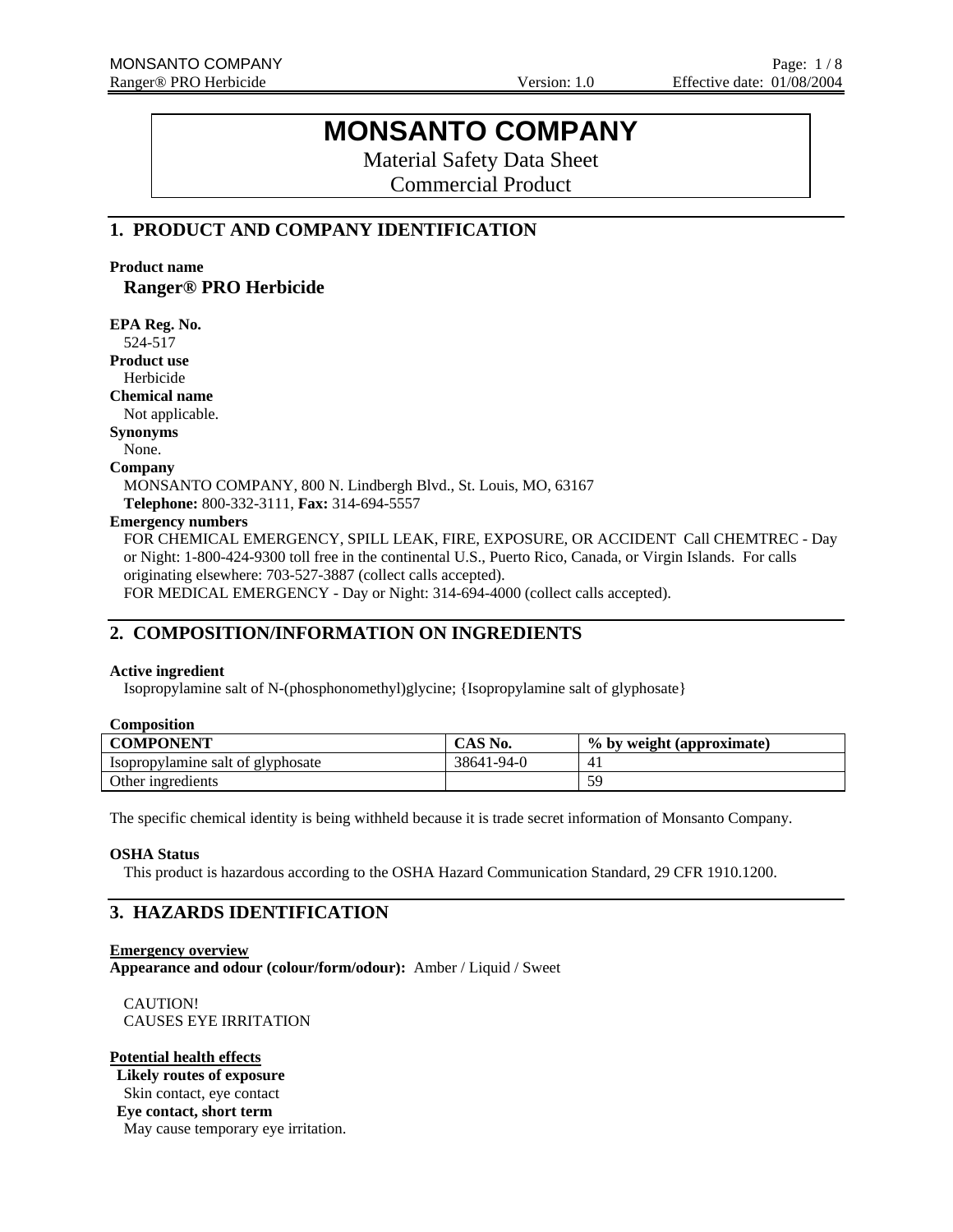#### **Skin contact, short term**

Not expected to produce significant adverse effects when recommended use instructions are followed.

#### **Inhalation, short term**

Not expected to produce significant adverse effects when recommended use instructions are followed.

Refer to section 11 for toxicological and section 12 for environmental information.

### **4. FIRST AID MEASURES**

### **Eye contact**

If in eyes, hold eye open and rinse slowly and gently for 15-20 minutes. Remove contact lenses, if present, after first 5 minutes, then continue rinsing.

#### **Skin contact**

Take off contaminated clothing, wristwatch, jewellery. Wash affected skin with plenty of water. Wash clothes and clean shoes before re-use.

#### **Inhalation**

Remove to fresh air.

#### **Ingestion**

Immediately offer water to drink. Do NOT induce vomiting unless directed by medical personnel. If symptoms occur, get medical attention.

#### **Advice to doctors**

This product is not an inhibitor of cholinesterase.

#### **Antidote**

Treatment with atropine and oximes is not indicated.

# **5. FIRE-FIGHTING MEASURES**

#### **Flash point**

None.

### **Extinguishing media**

Recommended: Water, foam, dry chemical, carbon dioxide (CO2)

### **Unusual fire and explosion hazards**

Minimise use of water to prevent environmental contamination. Environmental precautions: see section 6.

### **Hazardous products of combustion**

Carbon monoxide (CO), phosphorus oxides (PxOy), nitrogen oxides (NOx)

### **Fire fighting equipment**

Self-contained breathing apparatus. Equipment should be thoroughly decontaminated after use.

# **6. ACCIDENTAL RELEASE MEASURES**

#### **Personal precautions**

Use personal protection recommended in section 8.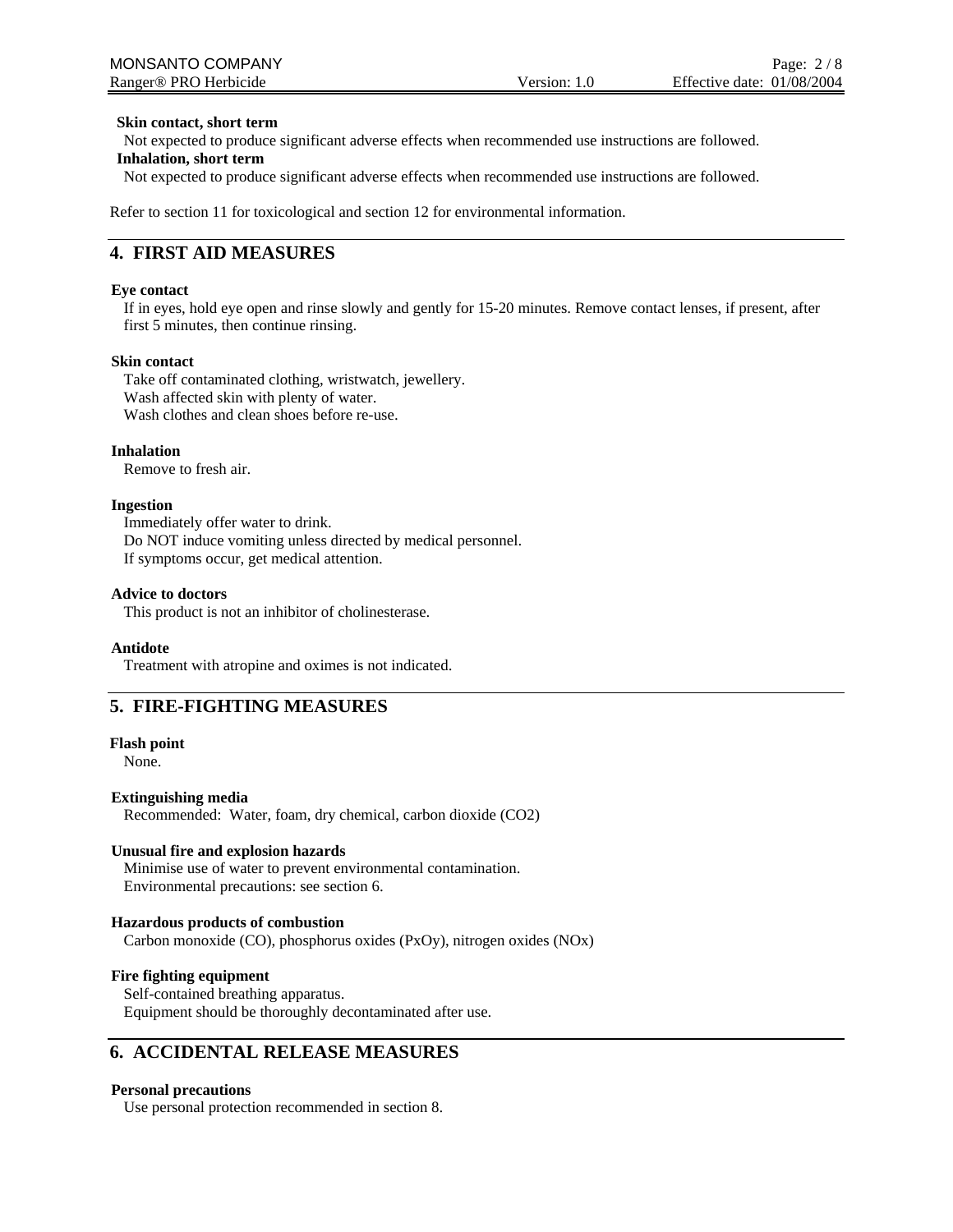### **Environmental precautions**

SMALL QUANTITIES: Low environmental hazard. LARGE QUANTITIES: Minimise spread. Keep out of drains, sewers, ditches and water ways. Notify authorities.

### **Methods for cleaning up**

SMALL QUANTITIES: Flush spill area with water. LARGE QUANTITIES: Absorb in earth, sand or absorbent material. Dig up heavily contaminated soil. Collect in containers for disposal. Refer to section 7 for types of containers. Flush residues with small quantities of water. Minimise use of water to prevent environmental contamination.

Refer to section 13 for disposal of spilled material.

# **7. HANDLING AND STORAGE**

Good industrial practice in housekeeping and personal hygiene should be followed.

#### **Handling**

When using do not eat, drink or smoke.

Wash hands thoroughly after handling or contact.

Thoroughly clean equipment after use.

Do not contaminate drains, sewers and water ways when disposing of equipment rinse water.

Emptied containers retain vapour and product residue.

Refer to section 13 for disposal of rinse water.

Observe all labelled safeguards until container is cleaned, reconditioned or destroyed.

### **Storage**

Minimum storage temperature: -15 °C

Maximum storage temperature: 50 °C

Compatible materials for storage: stainless steel, aluminium, fibreglass, plastic, glass lining Incompatible materials for storage: galvanised steel, unlined mild steel, see section 10.

Keep out of reach of children.

Keep away from food, drink and animal feed.

Keep only in the original container.

Partial crystallization may occur on prolonged storage below the minimum storage temperature.

If frozen, place in warm room and shake frequently to put back into solution.

Minimum shelf life: 5 years.

# **8. EXPOSURE CONTROLS/PERSONAL PROTECTION**

### **Airborne exposure limits**

| <b>Components</b>                 | <b>Exposure Guidelines</b>                                    |
|-----------------------------------|---------------------------------------------------------------|
| Isopropylamine salt of glyphosate | No specific occupational exposure limit has been established. |
| Other ingredients                 | No specific occupational exposure limit has been established. |

### **Engineering controls**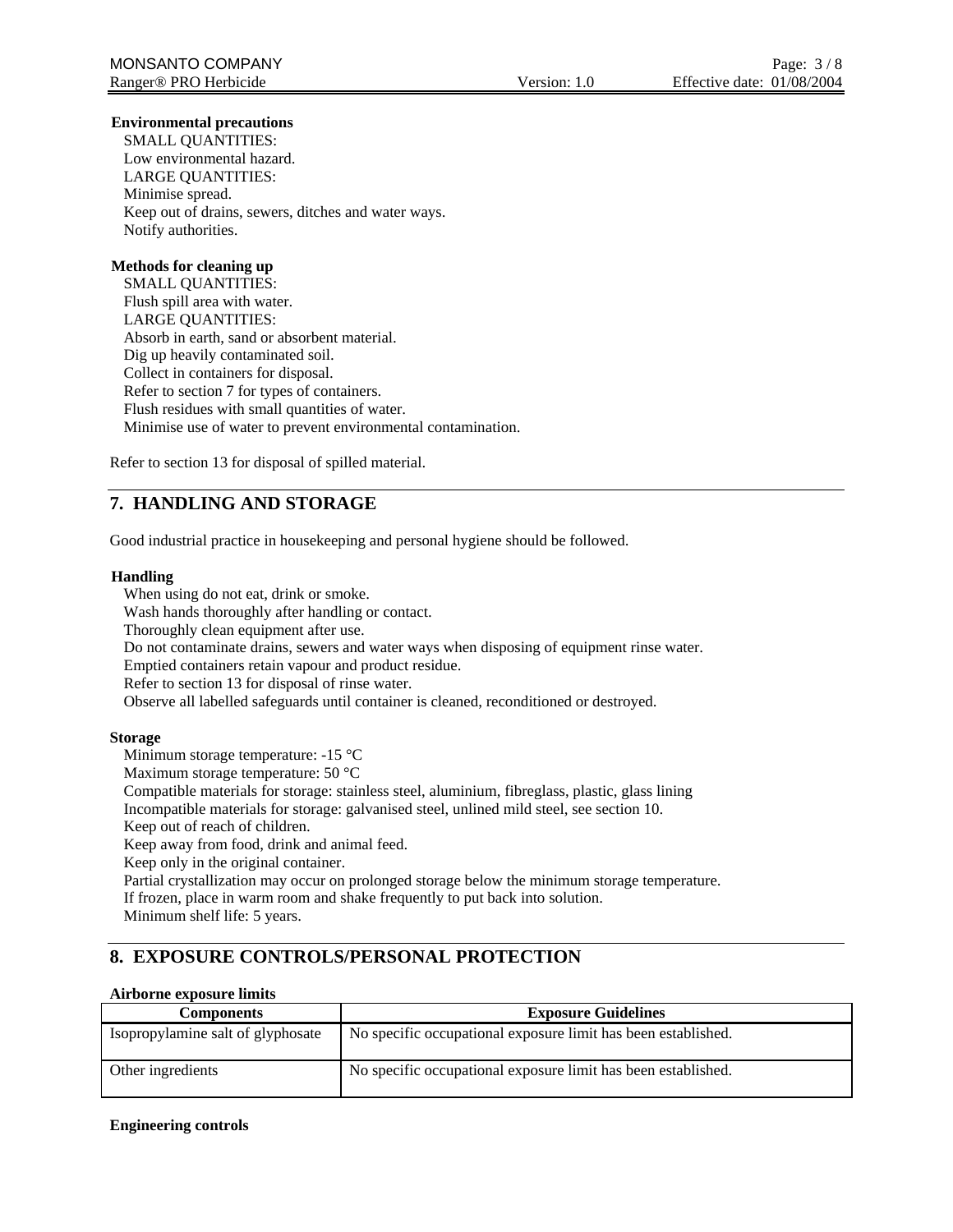No special requirement when used as recommended.

#### **Eye protection**

If there is significant potential for contact: Wear chemical goggles.

#### **Skin protection**

No special requirement when used as recommended. If repeated or prolonged contact: Wear chemical resistant gloves.

### **Respiratory protection**

No special requirement when used as recommended.

When recommended, consult manufacturer of personal protective equipment for the appropriate type of equipment for a given application.

# **9. PHYSICAL AND CHEMICAL PROPERTIES**

These physical data are typical values based on material tested but may vary from sample to sample. Typical values should not be construed as a guaranteed analysis of any specific lot or as specifications for the product.

| Colour/colour range:             | Amber                        |
|----------------------------------|------------------------------|
| Form:                            | Liquid                       |
| Odour:                           | Sweet                        |
| Flash point:                     | None.                        |
| Specific gravity:                | 1.169 @ 20 °C / 15.6 °C      |
| Solubility:                      | Water: Completely miscible.  |
| $pH$ :                           | $4.4 - 5.0$                  |
| Partition coefficient (log Pow): | $< 0.00$ (active ingredient) |

# **10. STABILITY AND REACTIVITY**

### **Stability**

Stable under normal conditions of handling and storage.

### **Hazardous decomposition**

Thermal decomposition: Hazardous products of combustion: see section 5.

### **Materials to avoid/Reactivity**

Reacts with galvanised steel or unlined mild steel to produce hydrogen, a highly flammable gas that could explode.

# **11. TOXICOLOGICAL INFORMATION**

This section is intended for use by toxicologists and other health professionals.

Data obtained on similar products and on components are summarized below.

### **Similar formulation**

### **Acute oral toxicity**

**Rat, LD50**: 5,108 mg/kg body weight Practically non-toxic. FIFRA category IV.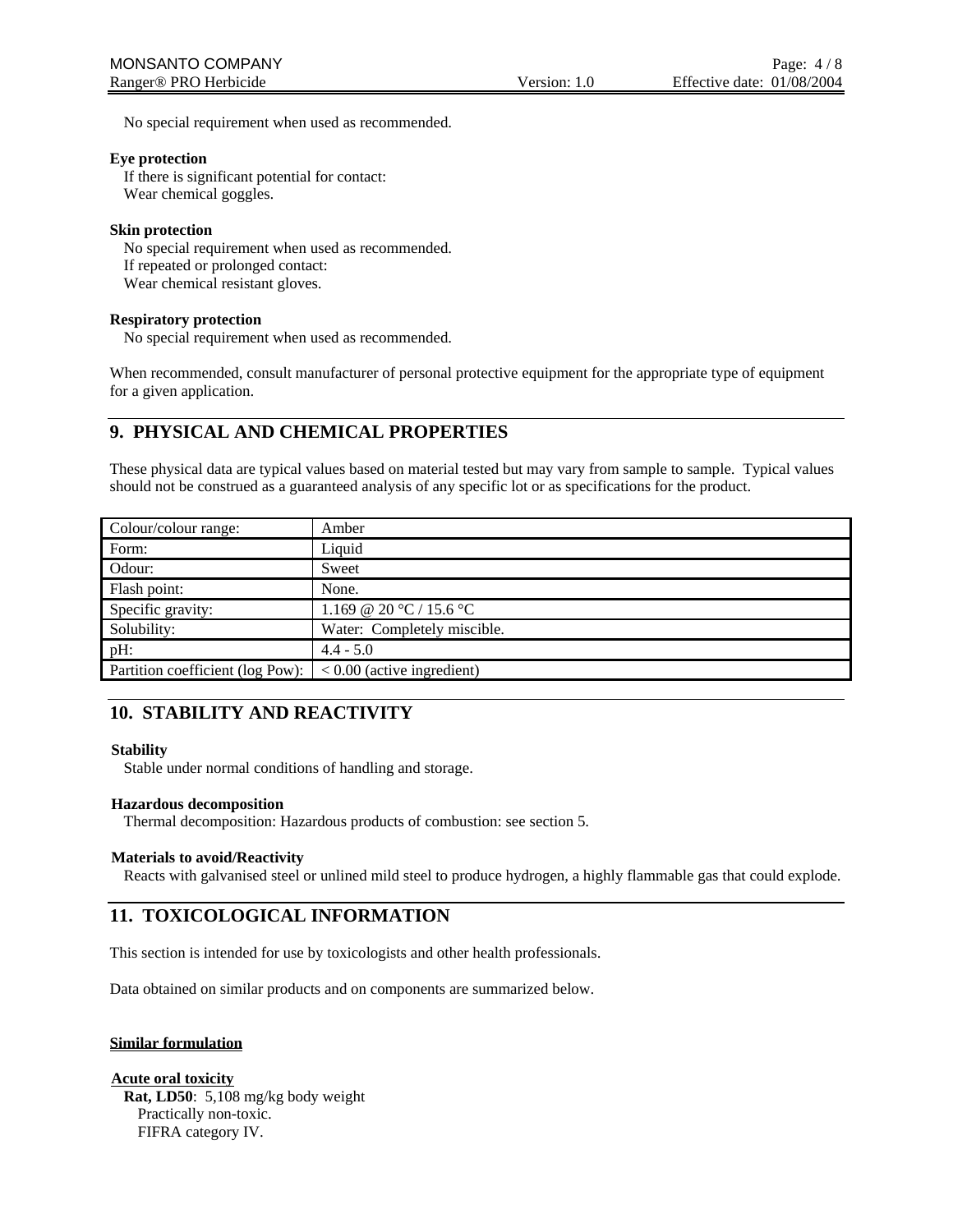**Acute dermal toxicity Rat, LD50 (limit test)**: > 5,000 mg/kg body weight Practically non-toxic. FIFRA category IV. No mortality. **Skin irritation Rabbit, 6 animals, OECD 404 test**: Days to heal: 3 Primary Irritation Index (PII): 0.5/8.0 Essentially non irritating. FIFRA category IV. **Eye irritation Rabbit, 6 animals, OECD 405 test**: Days to heal: 3 Slight irritation. FIFRA category III. **Acute inhalation toxicity Rat, LC50, 4 hours, aerosol**: 2.9 mg/L Other effects: weight loss, breathing difficulty Practically non-toxic. FIFRA category IV. **Skin sensitization Guinea pig, Buehler test**: Positive incidence: 0 % **N-(phosphonomethyl)glycine; {glyphosate} Mutagenicity In vitro and in vivo mutagenicity test(s)**: Not mutagenic. **Repeated dose toxicity Rabbit, dermal, 21 days**: NOAEL toxicity: > 5,000 mg/kg body weight/day Target organs/systems: none Other effects: none **Rat, oral, 3 months**: NOAEL toxicity: > 20,000 mg/kg diet Target organs/systems: none Other effects: none **Carcinogenicity Mouse, oral, 24 months**: NOEL tumour: > 30,000 mg/kg diet NOAEL toxicity: ~ 5,000 mg/kg diet Tumours: none Target organs/systems: liver Other effects: decrease of body weight gain, histopathologic effects **Rat, oral, 24 months**: NOEL tumour: > 20,000 mg/kg diet NOAEL toxicity: ~ 8,000 mg/kg diet Tumours: none Target organs/systems: eyes Other effects: decrease of body weight gain, histopathologic effects **Toxicity to reproduction/fertility Rat, oral, 3 generations**: NOAEL toxicity: > 30 mg/kg body weight NOAEL reproduction: > 30 mg/kg body weight Target organs/systems in parents: none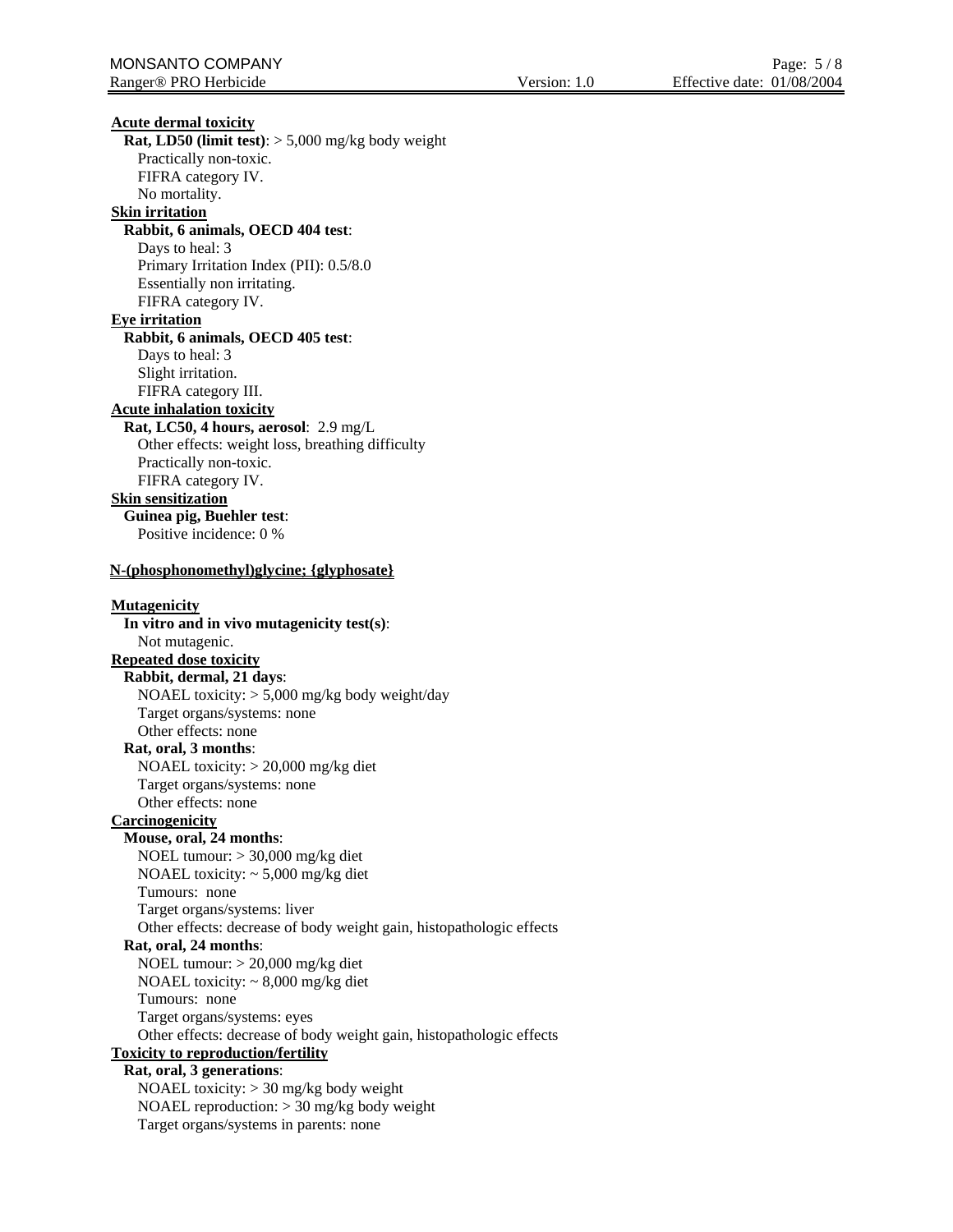Other effects in parents: none Target organs/systems in pups: none Other effects in pups: none **Developmental toxicity/teratogenicity Rat, oral, 6 - 19 days of gestation**: NOAEL toxicity: 1,000 mg/kg body weight NOAEL development: 1,000 mg/kg body weight Other effects in mother animal: decrease of body weight gain, decrease of survival Developmental effects: weight loss, post-implantation loss, delayed ossification Effects on offspring only observed with maternal toxicity. **Rabbit, oral, 6 - 27 days of gestation**: NOAEL toxicity: 175 mg/kg body weight NOAEL development: 175 mg/kg body weight Target organs/systems in mother animal: none Other effects in mother animal: decrease of survival Developmental effects: none

# **12. ECOLOGICAL INFORMATION**

This section is intended for use by ecotoxicologists and other environmental specialists.

Data obtained on product and components are summarized below.

### **Aquatic toxicity, fish Rainbow trout (Oncorhynchus mykiss):** Acute toxicity, 96 hours, static, LC50: 5.4 mg/L Moderately toxic. **Bluegill sunfish (Lepomis macrochirus):** Acute toxicity, 96 hours, static, LC50: 7.3 mg/L Moderately toxic. **Aquatic toxicity, invertebrates Water flea (Daphnia magna):** Acute toxicity, 48 hours, static, EC50: 11 mg/L Slightly toxic. **Avian toxicity Mallard duck (Anas platyrhynchos):** Dietary toxicity, 5 days, LC50: > 5,620 mg/kg diet Practically non-toxic. **Bobwhite quail (Colinus virginianus):** Dietary toxicity, 5 days, LC50: > 5,620 mg/kg diet Practically non-toxic. **Arthropod toxicity Honey bee (Apis mellifera):** Oral/contact, 48 hours,  $LD50: > 100 \mu g/bee$ Practically non-toxic. **Soil organism toxicity, invertebrates Earthworm (Eisenia foetida):** Acute toxicity, 14 days,  $LC50$ :  $> 1,250$  mg/kg soil Practically non-toxic. **N-(phosphonomethyl)glycine; {glyphosate} Bioaccumulation Bluegill sunfish (Lepomis macrochirus):** Whole fish: BCF: < 1

No significant bioaccumulation is expected.

**Dissipation**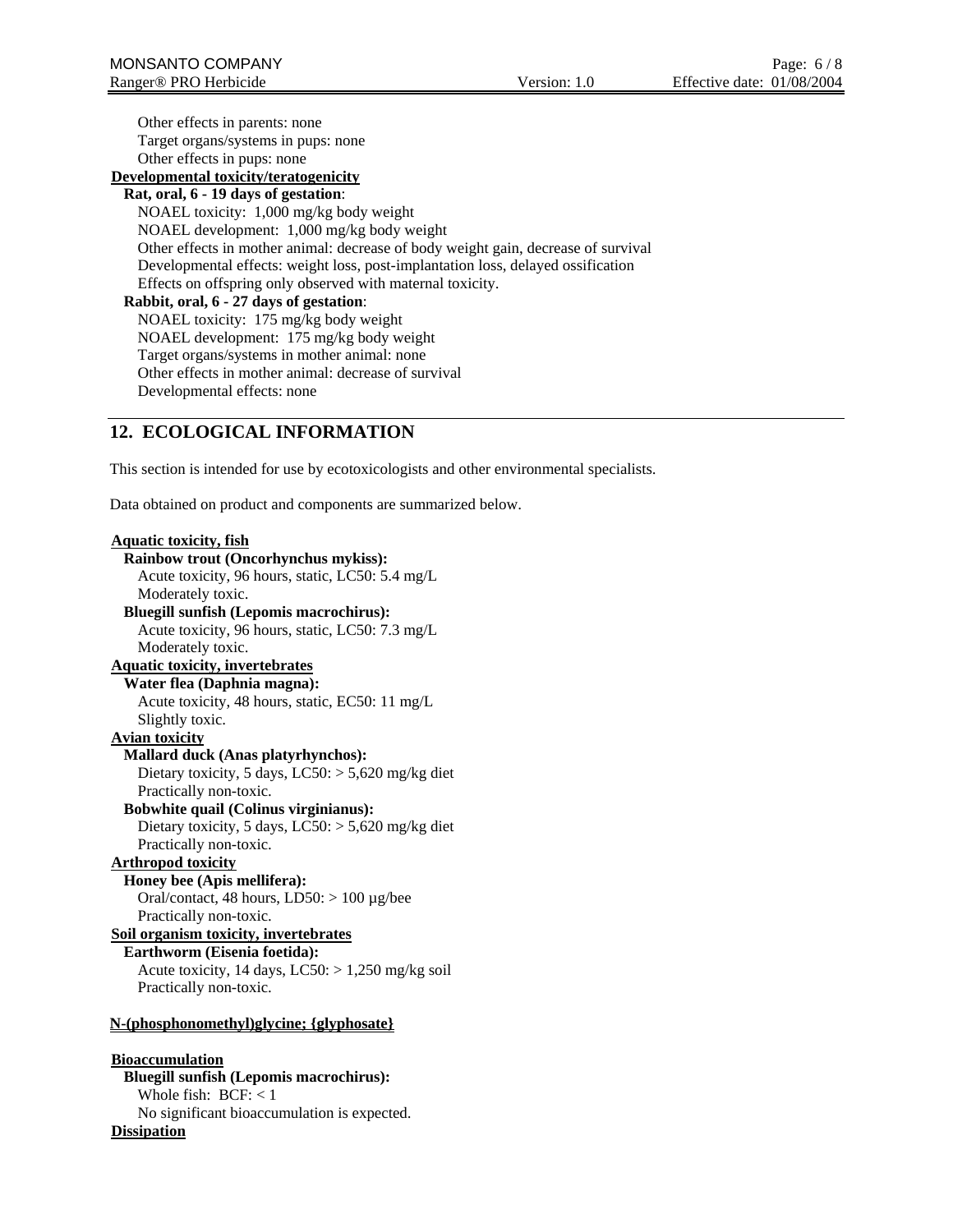### **Soil, field:**

Half life: 2 - 174 days Koc: 884 - 60,000 L/kg Adsorbs strongly to soil. **Water, aerobic:** Half life:  $<$  7 days

# **13. DISPOSAL CONSIDERATIONS**

### **Product**

Excess product may be disposed of by agricultural use according to label instructions. Keep out of drains, sewers, ditches and water ways. Recycle if appropriate facilities/equipment available. Burn in proper incinerator. Follow all local/regional/national/international regulations.

### **Container**

See the individual container label for disposal information. Emptied containers retain vapour and product residue. Observe all labelled safeguards until container is cleaned, reconditioned or destroyed. Empty packaging completely. Triple or pressure rinse empty containers. Do NOT contaminate water when disposing of rinse waters. Ensure packaging cannot be reused. Do NOT re-use containers. Store for collection by approved waste disposal service. Recycle if appropriate facilities/equipment available. Follow all local/regional/national/international regulations.

# **14. TRANSPORT INFORMATION**

The data provided in this section is for information only. Please apply the appropriate regulations to properly classify your shipment for transportation.

Not hazardous under the applicable DOT, ICAO/IATA, IMO, TDG and Mexican regulations.

# **15. REGULATORY INFORMATION**

### **TSCA Inventory**

All components are on the US EPA's TSCA Inventory

### **OSHA Hazardous Components**

Surfactant

### **SARA Title III Rules**

Section 311/312 Hazard Categories Immediate Section 302 Extremely Hazardous Substances Not applicable. Section 313 Toxic Chemical(s) Not applicable.

**CERCLA Reportable quantity** 

Not applicable.